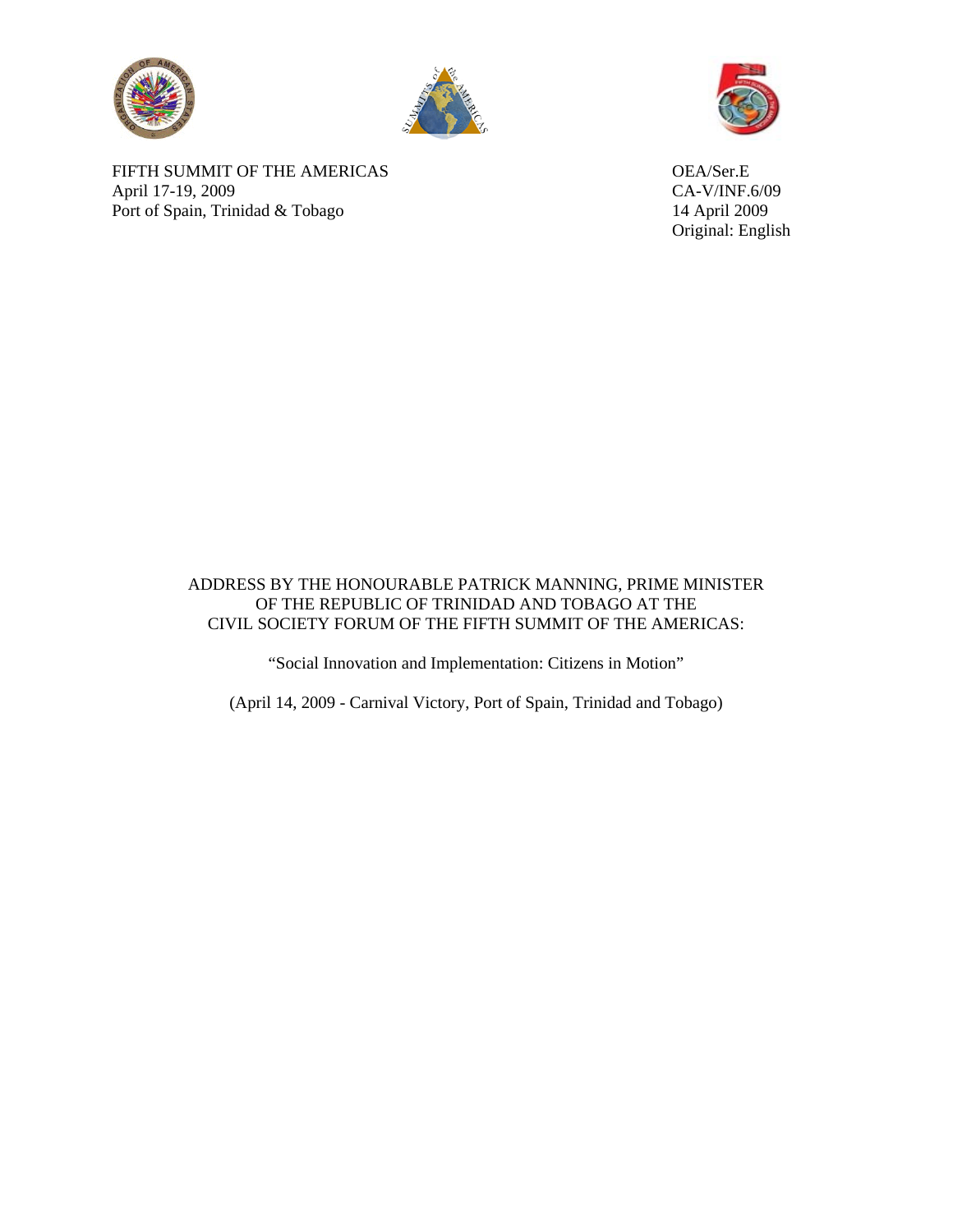## ADDRESS BY THE HONOURABLE PATRICK MANNING, PRIME MINISTER OF THE REPUBLIC OF TRINIDAD AND TOBAGO AT THE CIVIL SOCIETY FORUM OF THE FIFTH SUMMIT OF THE AMERICAS:

"Social Innovation and Implementation: Citizens in Motion"

(April 14, 2009 - Carnival Victory, Port of Spain, Trinidad and Tobago)

Chairperson

Heads of Government

Representatives of the Diplomatic Corps

Representatives of Civil Society Institutions

Distinguished Ladies and Gentlemen

Fellow Citizens of the Americas

On behalf of the governments and peoples of our hemisphere, and the government and people of the Republic of Trinidad and Tobago, I welcome you to the Fifth Summit of the Americas. I deem it a great honor and privilege to address you at this Opening Ceremony of the Civil Society Forum of this historic Summit.

Your forum is not only historic but also timely. Many of our children live in environments which promise them no secure future. Millions of families are homeless and destitute and in need of care. We know that some activities are the natural province of the State, and that others fall logically to the private sector. However, there are certain types of activities that can best be carried out by a third sector of intermediaries. It is this third sector that we refer to as civil society: our charitable and voluntary organizations, our non-governmental and community-based institutions.

Many of you gathered here this evening have been associated with civil society organisations over the years. The selflessness of your contributions and their effects on society have often been lost to many of us who toil in other vineyards. However, we know by the evidence before us, that without your presence in our hemisphere many of those in need of care and compassion may not have been comforted; many who face misfortune in one way or another may have been denied support; many whose homes were lost through earthquakes, hurricanes or other forms of natural disaster may still have been homeless. Before going further therefore, I must express my deep appreciation to all of you for your commitment and dedication to service over the years. The fact that you form an important part of this summit is irrefutable evidence of your growing importance in our hemisphere.

This evening, we are assembled here firstly against the background of our common understanding of the fact that this third sector, our civil society, has a critical role to play in the development of our peoples and the governance of our societies. Secondly, we are gathered here in recognition of the fact that, given this importance, civil society must be satisfactorily facilitated to play its indispensable role. But there is also a third consideration.

As nations, if we are to realize the full benefits of good governance, we must act on the principle that governments must govern, not in their own interest but first and foremost, in the interest of the people.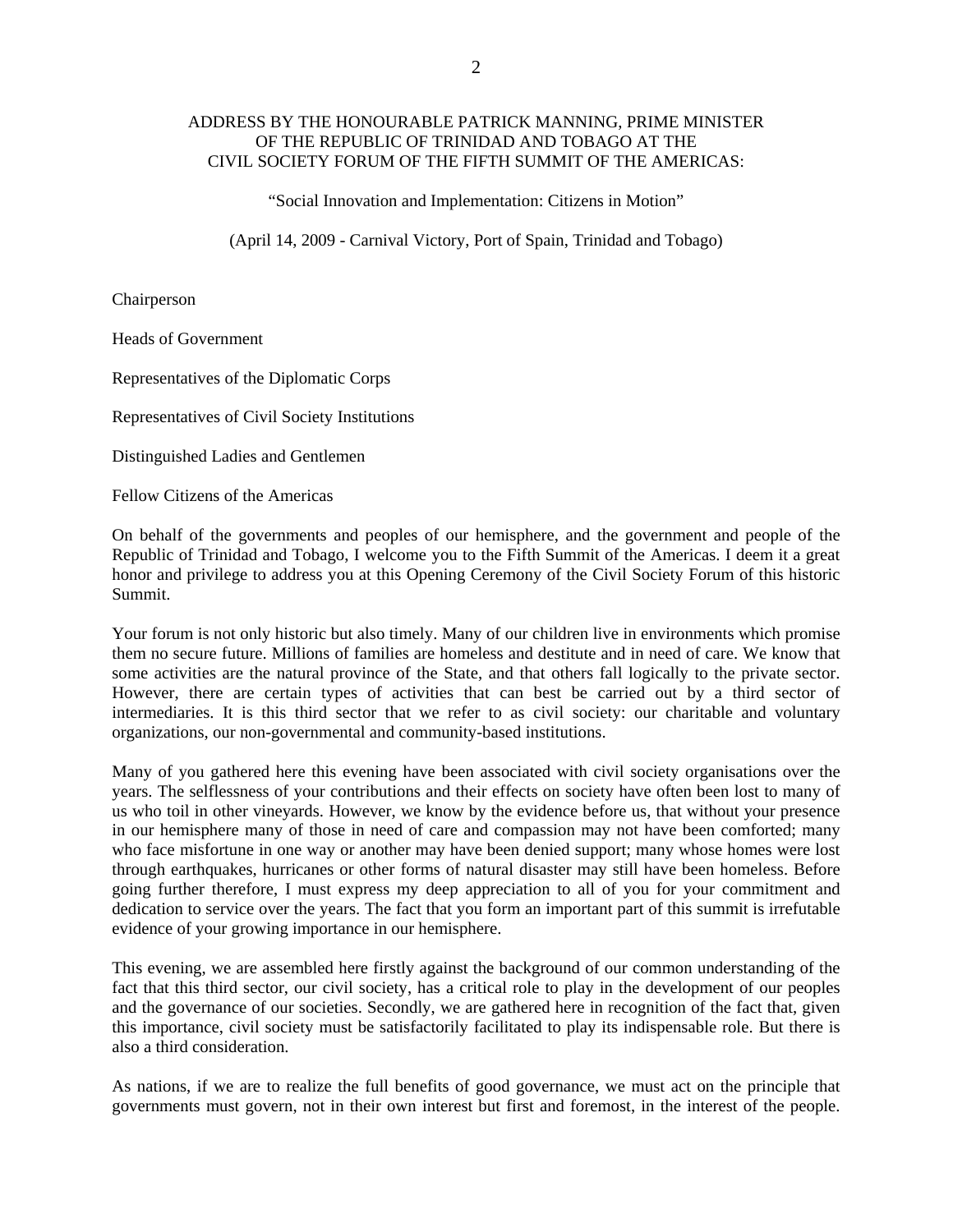Additionally, it must be recognised that if we are to realize the maximum potential of our democracies, we ought to act on the principle that in the best interest of the people, the people must themselves have their say. Their voices must be heard and they must be allowed to make their contribution at diverse levels.

When treating, for example, with the communal administration of care, there are many services (aspects of governance) that can best be provided through the involvement of people's organizations. It is a fact that some undertakings by these institutions, within and across our borders, are executed in a manner far more effective and far reaching than others undertaken by government agencies.

There is a time–honored truism which states that a people make a nation. But how do we recognise a great people? How do we define a great nation? Well, my dear friends, I humbly suggest that if you show me a nation where the people themselves demonstrate great care for the least fortunate amongst them, I will surely show you a great people and a great nation in the making. I therefore submit to you this evening that in its caring for the people and its capacity to mobilize the citizenry towards constructive national endeavor, civil society has the potential to make nations great.

It would seem therefore, that every government in our hemisphere has a responsibility to promote the spread and effective functioning of civil society organisations in their country. The challenge for governments, however, has always been how to cater for the myriad views and interests of the various groups within our societies. This of course, involves determining what is to be done and how best to do it.

But this is where institutions like this Civil Society Forum come in. It is my hope that the open dialogue and information sharing that will be facilitated by this Forum will help to bring greater clarity to our understanding of the role and function of civil society organisations in our countries. It is my further hope that as a result of your deliberations and overall process of engagement, this Summit will help to advance the relationship between civil society and the state in every country of our hemisphere.

Such an enhanced relationship cannot but redound to the benefit of our individual nations. They would then be endowed with increased capacity for service delivery. They would also be better prepared to benefit from further capacity-building assistance and support through cross-border dialogue, international networking and collaboration.

It is important however, to note that while such assistance is available, accessibility can sometimes be fettered, by the failure of some civil society groups to organize themselves properly. In part, this can perhaps be as a result of the nature of the work that they do, which is primarily voluntary. But the dilemma can be often compounded when a group fails to clearly define its purpose or primary reason for being in existence. This results in its mission remaining unfocused and its target population unidentified. Let us not forget also that civil society operates against the background of the disenabling proposition that just about anyone can do what Civil Society does.

Our Civil society groups therefore need to be highly organized and focused. This is mandatory and must be approached in a manner which legitimizes and authenticates their efforts and operations. Fortunately, we live in an age of almost untrammelled flow of information. Further, there exists unprecedented opportunities for co-partnering with international agencies to improve Civil Society standards within our countries. We must do our utmost to ensure our communities can properly access this invaluable international reservoir of support.

Additionally, in some territories civil society institutions need to assert themselves. Progressive regimes all over the world have come to recognize that today's public voice is far more well-informed, participatory and responsive than in the past. Increasingly, in our hemisphere, governments are opting to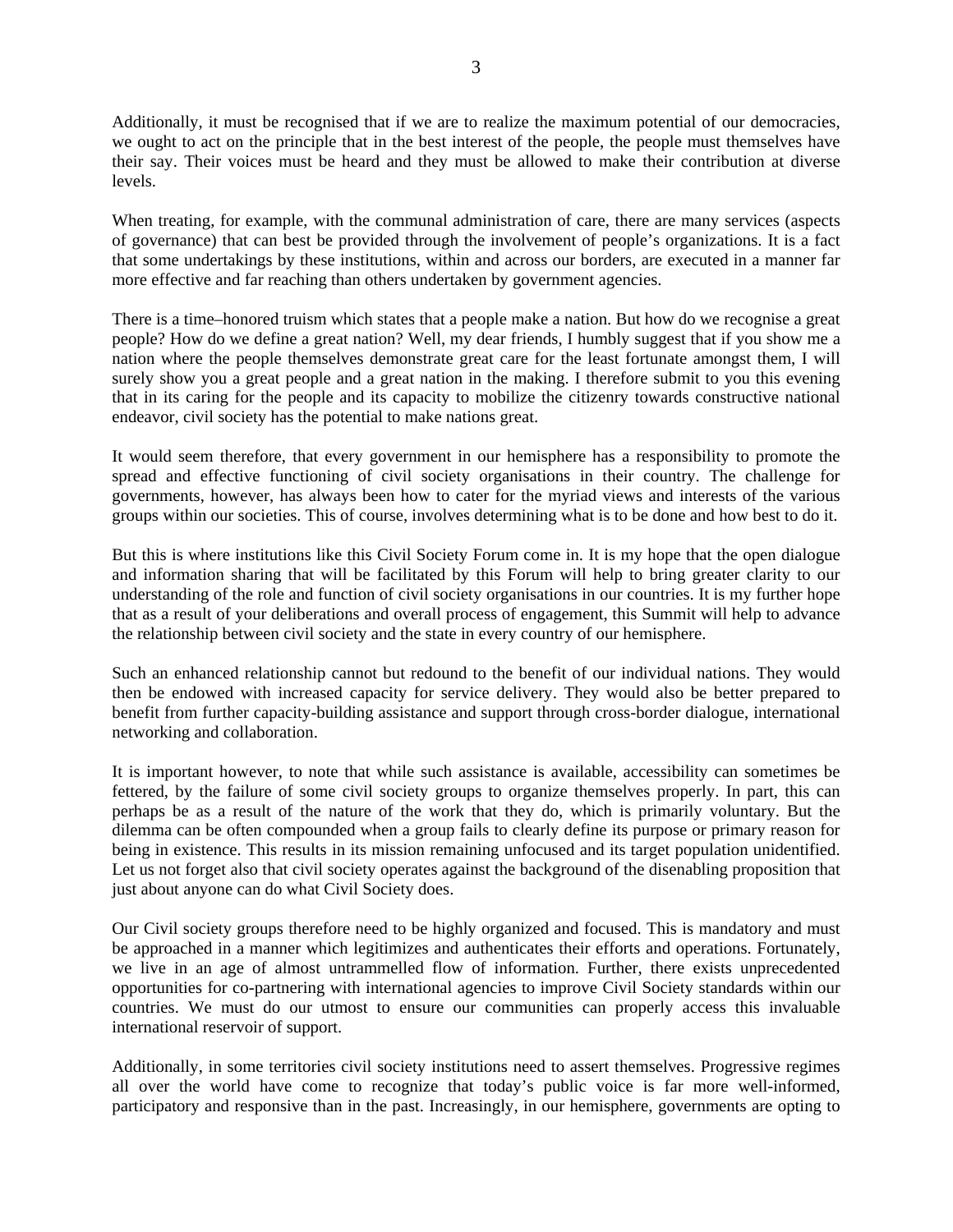operate within a framework of decision making which assumes full participation by the people in the decision-making process. This Summit recognizes this fully. We are happy for this development and wish to see more of it.

For after all, in the final analysis what we in this Summit are in search of is a better world: a better hemisphere, where all in our nations can prosper; a hemisphere in which every citizen – the most vulnerable among us included – is considered, supported and accounted for, and can hope for the continued enjoyment of a most meaningful existence.

This is why we are here this evening, and I sincerely wish that you would view our forum against this most important background. For, there is in fact an inextricable link between what we are seeking to do at this forum and the mission of the Fifth Summit itself.

The theme of this Summit, "Securing our Citizens' Future by Promoting Human Prosperity, Energy Security and Environmental Sustainability", has been carefully chosen. It reflects the pressing considerations of our very challenging times. It concerns matters on which we must engage in decisive and collective action.

The same holds for this opening forum which will consider, among other things, the civil society consultation process itself; the current global socio-economic environment; and strategies for strengthening the implementation capacity of our civil society organizations. Clearly this is about peopleparticipation: thorough involvement by a fully involved people. This, my dear friends, is a people's summit. I assure you that in the end, it will be the people who benefit.

This evening we come to this forum against the background of two years of extensive pre-Summit consultations with civil society stakeholders across our hemisphere. And, not surprisingly, today's dialogue commences with the presentation of the key recommendations which have emerged from that preparatory process. This level of preparation for our engagement with civil society challenges in these Americas is unprecedented. This Fifth Summit therefore, is in a unique position to take greater advantage than ever before of the vast repository of knowledge and collective resolve that has been built-up over the years.

As the representatives of civil society who are participating in this forum we have ahead of us today enormously important responsibilities; responsibilities which cut across our domestic borders and go beyond group or sectoral interest. For, of necessity, in our growing interdependence, we are to consider, not our own interest only, but also the needs of others. All nations must be helped; all institutions must be strengthened.

Ideally, we want to see the development of as many civil society institutions as are necessary; we want them to operate with efficiency and transparency, and with due attention to their duty of care. By this we mean unequivocal commitment to their particular undertaking: the elderly, the ailing, the differentlyabled, the less fortunate, the specially gifted. We want to ensure that these institutions operate according to international best practices; and that they benefit from research. We want to have them connected to similar institutions across the hemisphere and wider world; and we want them working for the good of every single member of our societies. We are asking a lot but we can make it only if we try. In any event, the present socio-economic realities suggest not merely that we try, but that we try much harder than before. For after all, it is care compassion and concern that have brought us here

I am confident that your deliberations and resolutions today and their implementation would go a considerable distance towards improving the quality of life of the people of our hemisphere. Through your contributions over the years you have brought hope and meaning to the lives of many. Through your